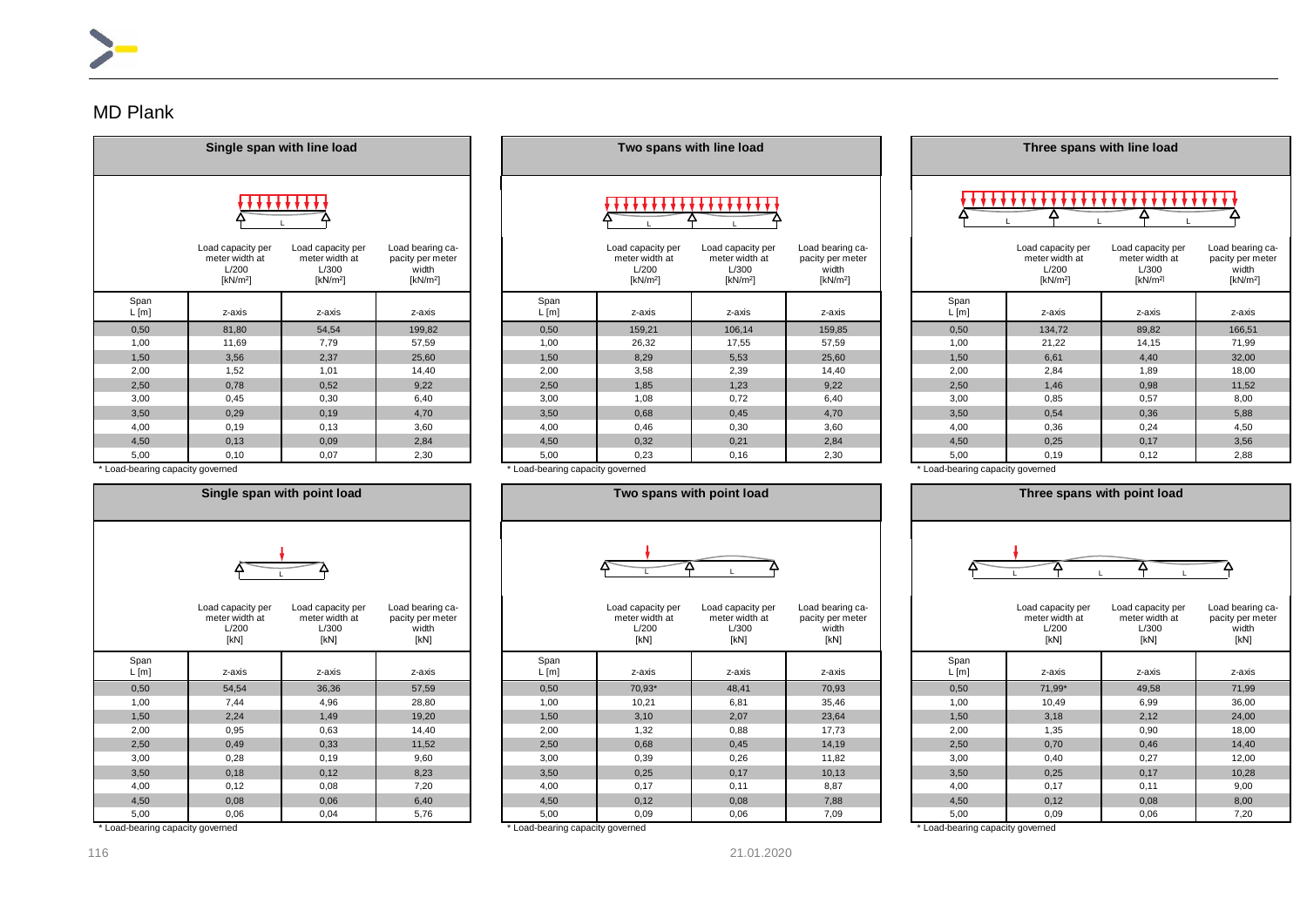### HD Plank

|                 | Single span with line load                                    |                                                                |                                                              |  |  |  |  |  |  |  |  |  |  |
|-----------------|---------------------------------------------------------------|----------------------------------------------------------------|--------------------------------------------------------------|--|--|--|--|--|--|--|--|--|--|
|                 |                                                               |                                                                |                                                              |  |  |  |  |  |  |  |  |  |  |
|                 | Load capacity per me-<br>ter width at<br>L/200<br>[ $kN/m2$ ] | Load capacity<br>per meter width<br>at<br>L/300<br>[ $kN/m2$ ] | Load bearing ca-<br>pacity per meter<br>width<br>[ $kN/m2$ ] |  |  |  |  |  |  |  |  |  |  |
| Span<br>$L$ [m] | z-axis                                                        | z-axis                                                         | z-axis                                                       |  |  |  |  |  |  |  |  |  |  |
| 0,50            | 127,68                                                        | 85,12                                                          | 334,99                                                       |  |  |  |  |  |  |  |  |  |  |
| 1,00            | 18,07                                                         | 12,05                                                          | 101,67                                                       |  |  |  |  |  |  |  |  |  |  |
| 1,50            | 5,49                                                          | 3,66                                                           | 45,19                                                        |  |  |  |  |  |  |  |  |  |  |
| 2,00            | 2,34                                                          | 1,56                                                           | 25,42                                                        |  |  |  |  |  |  |  |  |  |  |
| 2,50            | 1,20                                                          | 0,80                                                           | 16,27                                                        |  |  |  |  |  |  |  |  |  |  |
| 3,00            | 0,70                                                          | 0,46                                                           | 11,30                                                        |  |  |  |  |  |  |  |  |  |  |
| 3,50            | 0,44                                                          | 0,29                                                           | 8,30                                                         |  |  |  |  |  |  |  |  |  |  |
| 4,00            | 0,29                                                          | 0,20                                                           | 6,35                                                         |  |  |  |  |  |  |  |  |  |  |
| 4,50            | 0,21                                                          | 0,14                                                           | 5,02                                                         |  |  |  |  |  |  |  |  |  |  |
| 5,00            | 0,15                                                          | 0,10                                                           | 4,07                                                         |  |  |  |  |  |  |  |  |  |  |

|               | Single span with line load                                    |                                                                   |                                                                       | Two spans with line load |                                                                      |                                                                      |                                                              |  | Three spans with line load |                                                                      |                                                                      |                                                            |  |
|---------------|---------------------------------------------------------------|-------------------------------------------------------------------|-----------------------------------------------------------------------|--------------------------|----------------------------------------------------------------------|----------------------------------------------------------------------|--------------------------------------------------------------|--|----------------------------|----------------------------------------------------------------------|----------------------------------------------------------------------|------------------------------------------------------------|--|
|               |                                                               |                                                                   |                                                                       |                          |                                                                      |                                                                      |                                                              |  |                            |                                                                      |                                                                      |                                                            |  |
|               | Load capacity per me-<br>ter width at<br>L/200<br>[ $kN/m2$ ] | Load capacity<br>per meter width<br>L/300<br>[kN/m <sup>2</sup> ] | Load bearing ca-<br>pacity per meter<br>width<br>[kN/m <sup>2</sup> ] |                          | Load capacity per<br>meter width at<br>L/200<br>[kN/m <sup>2</sup> ] | Load capacity per<br>meter width at<br>L/300<br>[kN/m <sup>2</sup> ] | Load bearing ca-<br>pacity per meter<br>width<br>[ $kN/m2$ ] |  |                            | Load capacity per<br>meter width at<br>L/200<br>[kN/m <sup>2</sup> ] | Load capacity per<br>meter width at<br>L/300<br>[kN/m <sup>2</sup> ] | Load bearin<br>pacity per n<br>width<br>[kN/m <sup>2</sup> |  |
| Span<br>L [m] | z-axis                                                        | z-axis                                                            | z-axis                                                                | Span<br>L[m]             | z-axis                                                               | z-axis                                                               | z-axis                                                       |  | Span<br>L[m]               | z-axis                                                               | z-axis                                                               | z-axis                                                     |  |
| 0,50          | 127,68                                                        | 85,12                                                             | 334,99                                                                | 0,50                     | 251,81                                                               | 167,87                                                               | 267,99                                                       |  | 0,50                       | 212,19                                                               | 141,46                                                               | 279,16                                                     |  |
| 1,00          | 18,07                                                         | 12,05                                                             | 101,67                                                                | 1,00                     | 40,88                                                                | 27,26                                                                | 101,67                                                       |  | 1,00                       | 32,90                                                                | 21,94                                                                | 127,09                                                     |  |
| 1,50          | 5,49                                                          | 3,66                                                              | 45,19                                                                 | 1,50                     | 12,82                                                                | 8,55                                                                 | 45,19                                                        |  | 1,50                       | 10,20                                                                | 6,80                                                                 | 56,48                                                      |  |
| 2,00          | 2,34                                                          | 1,56                                                              | 25,42                                                                 | 2,00                     | 5,52                                                                 | 3,68                                                                 | 25,42                                                        |  | 2,00                       | 4,38                                                                 | 2,92                                                                 | 31,77                                                      |  |
| 2,50          | 1,20                                                          | 0,80                                                              | 16,27                                                                 | 2,50                     | 2,86                                                                 | 1,90                                                                 | 16,27                                                        |  | 2,50                       | 2,26                                                                 | 1,51                                                                 | 20,33                                                      |  |
| 3,00          | 0,70                                                          | 0,46                                                              | 11,30                                                                 | 3,00                     | 1,66                                                                 | 1,11                                                                 | 11,30                                                        |  | 3,00                       | 1,31                                                                 | 0,87                                                                 | 14,12                                                      |  |
| 3.50          | 0.44                                                          | 0.29                                                              | 8,30                                                                  | 3,50                     | 1.05                                                                 | 0.70                                                                 | 8,30                                                         |  | 3.50                       | 0.83                                                                 | 0,55                                                                 | 10,37                                                      |  |
| 4,00          | 0.29                                                          | 0,20                                                              | 6,35                                                                  | 4,00                     | 0,70                                                                 | 0,47                                                                 | 6,35                                                         |  | 4,00                       | 0,56                                                                 | 0,37                                                                 | 7,94                                                       |  |
| 4.50          | 0.21                                                          | 0,14                                                              | 5,02                                                                  | 4,50                     | 0,50                                                                 | 0,33                                                                 | 5,02                                                         |  | 4,50                       | 0,39                                                                 | 0,26                                                                 | 6,28                                                       |  |
|               |                                                               |                                                                   |                                                                       |                          |                                                                      |                                                                      |                                                              |  |                            |                                                                      |                                                                      |                                                            |  |

**Three spans with line load** 

|  | *** |  |
|--|-----|--|
|  |     |  |

|               | Load capacity per me-<br>ter width at<br>L/200<br>[ $kN/m2$ ] | Load capacity<br>per meter width<br>at<br>L/300<br>[ $kN/m2$ ] | Load bearing ca-<br>pacity per meter<br>width<br>[kN/m <sup>2</sup> ] |               | Load capacity per<br>meter width at<br>L/200<br>[ $kN/m2$ ] | Load capacity per<br>meter width at<br>L/300<br>[kN/m <sup>2</sup> ] | Load bearing ca-<br>pacity per meter<br>width<br>[ $kN/m2$ ] |              | Load capacity per<br>meter width at<br>L/200<br>[kN/m <sup>2</sup> ] | Load capacity per<br>meter width at<br>L/300<br>[kN/m <sup>2</sup> ] | Load bearing ca-<br>pacity per meter<br>width<br>[kN/m <sup>2</sup> ] |
|---------------|---------------------------------------------------------------|----------------------------------------------------------------|-----------------------------------------------------------------------|---------------|-------------------------------------------------------------|----------------------------------------------------------------------|--------------------------------------------------------------|--------------|----------------------------------------------------------------------|----------------------------------------------------------------------|-----------------------------------------------------------------------|
| Span<br>L [m] | z-axis                                                        | z-axis                                                         | z-axis                                                                | Span<br>L [m] | z-axis                                                      | z-axis                                                               | z-axis                                                       | Span<br>L[m] | z-axis                                                               | z-axis                                                               | z-axis                                                                |
| 0,50          | 127,68                                                        | 85,12                                                          | 334,99                                                                | 0.50          | 251,81                                                      | 167,87                                                               | 267,99                                                       | 0,50         | 212,19                                                               | 141,46                                                               | 279,16                                                                |
| 1,00          | 18,07                                                         | 12,05                                                          | 101,67                                                                | 1,00          | 40,88                                                       | 27,26                                                                | 101,67                                                       | 1,00         | 32,90                                                                | 21,94                                                                | 127,09                                                                |
| 1,50          | 5,49                                                          | 3,66                                                           | 45,19                                                                 | 1,50          | 12,82                                                       | 8,55                                                                 | 45,19                                                        | 1,50         | 10,20                                                                | 6,80                                                                 | 56,48                                                                 |
| 2,00          | 2,34                                                          | 1,56                                                           | 25,42                                                                 | 2,00          | 5,52                                                        | 3,68                                                                 | 25,42                                                        | 2,00         | 4,38                                                                 | 2,92                                                                 | 31,77                                                                 |
| 2,50          | 1,20                                                          | 0,80                                                           | 16,27                                                                 | 2,50          | 2,86                                                        | 1,90                                                                 | 16,27                                                        | 2,50         | 2,26                                                                 | 1,51                                                                 | 20,33                                                                 |
| 3,00          | 0,70                                                          | 0,46                                                           | 11,30                                                                 | 3,00          | 1,66                                                        | 1,11                                                                 | 11,30                                                        | 3,00         | 1,31                                                                 | 0,87                                                                 | 14,12                                                                 |
| 3,50          | 0.44                                                          | 0,29                                                           | 8,30                                                                  | 3,50          | 1,05                                                        | 0,70                                                                 | 8,30                                                         | 3,50         | 0,83                                                                 | 0,55                                                                 | 10,37                                                                 |
| 4.00          | 0,29                                                          | 0,20                                                           | 6,35                                                                  | 4.00          | 0.70                                                        | 0,47                                                                 | 6,35                                                         | 4,00         | 0,56                                                                 | 0,37                                                                 | 7,94                                                                  |
| 4,50          | 0.21                                                          | 0,14                                                           | 5,02                                                                  | 4,50          | 0,50                                                        | 0,33                                                                 | 5,02                                                         | 4,50         | 0,39                                                                 | 0,26                                                                 | 6,28                                                                  |
| 5,00          | 0,15                                                          | 0,10                                                           | 4,07                                                                  | 5,00          | 0,36                                                        | 0,24                                                                 | 4,07                                                         | 5,00         | 0,29                                                                 | 0,19                                                                 | 5,08                                                                  |

\* Load-bearing capacity governed \* Load-bearing capacity governed \* Load-bearing capacity governed

|               | Single span with point load                            |                                                         |                                                       |  |  |  |  |  |  |  |  |
|---------------|--------------------------------------------------------|---------------------------------------------------------|-------------------------------------------------------|--|--|--|--|--|--|--|--|
|               |                                                        |                                                         |                                                       |  |  |  |  |  |  |  |  |
|               | Load capacity per me-<br>ter width at<br>L/200<br>[kN] | Load capacity<br>per meter width<br>at<br>L/300<br>[kN] | Load bearing ca-<br>pacity per meter<br>width<br>[kN] |  |  |  |  |  |  |  |  |
| Span<br>L [m] | z-axis                                                 | z-axis                                                  | z-axis                                                |  |  |  |  |  |  |  |  |
| 0,50          | 84,75                                                  | 56,50                                                   | 101,67                                                |  |  |  |  |  |  |  |  |
| 1,00          | 11,48                                                  | 7,65                                                    | 50,84                                                 |  |  |  |  |  |  |  |  |
| 1,50          | 3,46                                                   | 2,30                                                    | 33,89                                                 |  |  |  |  |  |  |  |  |
| 2,00          | 1,47                                                   | 0,98                                                    | 25,42                                                 |  |  |  |  |  |  |  |  |
| 2,50          | 0,75                                                   | 0,50                                                    | 20,33                                                 |  |  |  |  |  |  |  |  |
| 3,00          | 0,44                                                   | 0,29                                                    | 16,95                                                 |  |  |  |  |  |  |  |  |
| 3,50          | 0,27                                                   | 0,18                                                    | 14,52                                                 |  |  |  |  |  |  |  |  |
| 4,00          | 0,18                                                   | 0,12                                                    | 12,71                                                 |  |  |  |  |  |  |  |  |
| 4,50          | 0,13                                                   | 0,09                                                    | 11,30                                                 |  |  |  |  |  |  |  |  |
| 5.00          | n na                                                   | 0.06                                                    | 10.17                                                 |  |  |  |  |  |  |  |  |

| oad capacity<br>er meter width<br>at<br>L/300<br>[kN] | Load bearing ca-<br>pacity per meter<br>width<br>[kN] |  |
|-------------------------------------------------------|-------------------------------------------------------|--|

|                                  | Load capacity per me-<br>ter width at<br>L/200<br>[kN] | Load capacity<br>per meter width<br>L/300<br>[kN] | Load bearing ca-<br>pacity per meter<br>width<br>[kN] |              | Load capacity per<br>meter width at<br>L/200<br>[kN] | Load capacity per<br>meter width at<br>L/300<br>[kN] | Load bearing ca-<br>pacity per meter<br>width<br>[kN] |                                  | Load capacity per<br>meter width at<br>L/200<br>[kN] | Load capacity per<br>meter width at<br>L/300<br>[kN] | Load bearin<br>pacity per n<br>width<br>[kN] |
|----------------------------------|--------------------------------------------------------|---------------------------------------------------|-------------------------------------------------------|--------------|------------------------------------------------------|------------------------------------------------------|-------------------------------------------------------|----------------------------------|------------------------------------------------------|------------------------------------------------------|----------------------------------------------|
| Span<br>L[m]                     | z-axis                                                 | z-axis                                            | z-axis                                                | Span<br>L[m] | z-axis                                               | z-axis                                               | z-axis                                                | Span<br>L [m]                    | z-axis                                               | z-axis                                               | z-axis                                       |
| 0,50                             | 84,75                                                  | 56,50                                             | 101,67                                                | 0,50         | 113,16                                               | 75,44                                                | 125,21                                                | 0,50                             | 115,93                                               | 77,29                                                | 127,09                                       |
| 1,00                             | 11,48                                                  | 7,65                                              | 50,84                                                 | 1,00         | 15,78                                                | 10,52                                                | 62,61                                                 | 1,00                             | 16,21                                                | 10,81                                                | 63,54                                        |
| 1,50                             | 3,46                                                   | 2,30                                              | 33,89                                                 | 1,50         | 4,78                                                 | 3,18                                                 | 41,74                                                 | 1,50                             | 4,91                                                 | 3,27                                                 | 42,36                                        |
| 2,00                             | 1.47                                                   | 0,98                                              | 25,42                                                 | 2,00         | 2,03                                                 | 1,35                                                 | 31,30                                                 | 2,00                             | 2,09                                                 | 1,39                                                 | 31,77                                        |
| 2,50                             | 0,75                                                   | 0,50                                              | 20,33                                                 | 2,50         | 1,04                                                 | 0,70                                                 | 25,04                                                 | 2,50                             | 1,07                                                 | 0,72                                                 | 25,42                                        |
| 3,00                             | 0,44                                                   | 0,29                                              | 16,95                                                 | 3,00         | 0,60                                                 | 0,40                                                 | 20,87                                                 | 3,00                             | 0,62                                                 | 0,41                                                 | 21,18                                        |
| 3,50                             | 0.27                                                   | 0,18                                              | 14,52                                                 | 3,50         | 0,38                                                 | 0,25                                                 | 17,89                                                 | 3,50                             | 0,39                                                 | 0,26                                                 | 18,16                                        |
| 4,00                             | 0,18                                                   | 0,12                                              | 12,71                                                 | 4,00         | 0,26                                                 | 0,17                                                 | 15,65                                                 | 4,00                             | 0,26                                                 | 0,18                                                 | 15,89                                        |
| 4,50                             | 0,13                                                   | 0,09                                              | 11,30                                                 | 4,50         | 0,18                                                 | 0,12                                                 | 13,91                                                 | 4,50                             | 0,18                                                 | 0,12                                                 | 14,12                                        |
| 5,00                             | 0,09                                                   | 0,06                                              | 10, 17                                                | 5,00         | 0,13                                                 | 0,09                                                 | 12,52                                                 | 5,00                             | 0,13                                                 | 0,09                                                 | 12,71                                        |
| * Load-bearing capacity governed |                                                        |                                                   |                                                       |              | * Load-bearing capacity governed                     |                                                      |                                                       | * Load-bearing capacity governed |                                                      |                                                      |                                              |



|                 | Load capacity per<br>meter width at<br>L/200<br>[kN] | Load capacity per<br>meter width at<br>L/300<br>[kN] | Load bearing ca-<br>pacity per meter<br>width<br>[kN] |
|-----------------|------------------------------------------------------|------------------------------------------------------|-------------------------------------------------------|
| Span<br>$L$ [m] | z-axis                                               | z-axis                                               | z-axis                                                |
| 0,50            | 115,93                                               | 77,29                                                | 127,09                                                |
| 1,00            | 16,21                                                | 10,81                                                | 63,54                                                 |
| 1,50            | 4,91                                                 | 3,27                                                 | 42,36                                                 |
| 2,00            | 2,09                                                 | 1,39                                                 | 31,77                                                 |
| 2,50            | 1,07                                                 | 0,72                                                 | 25,42                                                 |
| 3,00            | 0,62                                                 | 0,41                                                 | 21,18                                                 |
| 3,50            | 0,39                                                 | 0,26                                                 | 18,16                                                 |
| 4,00            | 0,26                                                 | 0,18                                                 | 15,89                                                 |
| 4,50            | 0,18                                                 | 0,12                                                 | 14,12                                                 |
| 5,00            | 0,13                                                 | 0,09                                                 | 12,71                                                 |
| $\sim$ $\sim$   |                                                      |                                                      |                                                       |

117 21.01.2020